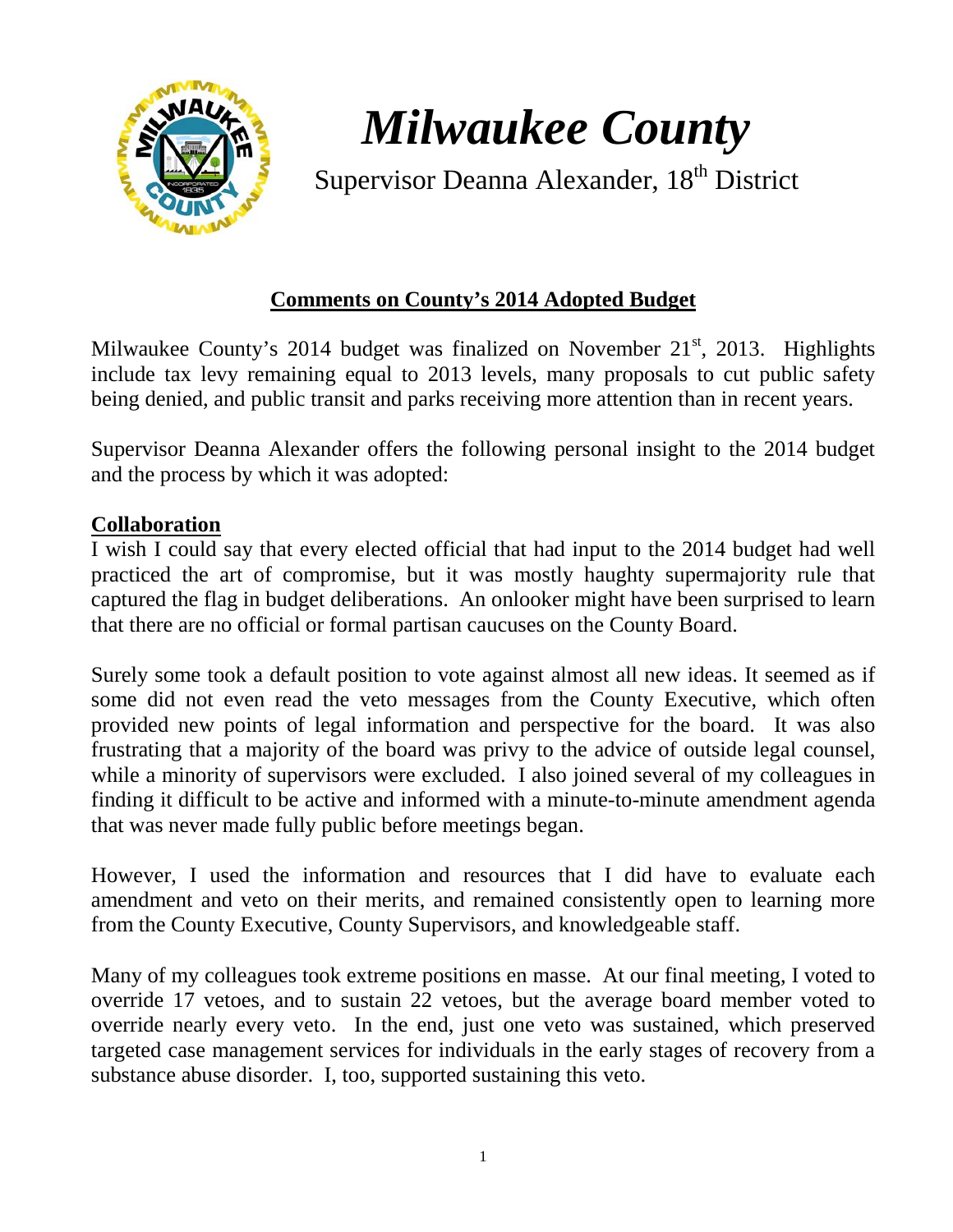As the County Board works to forge ways forward, amongst its members and in relation to other elected officials, I sincerely hope to see and be a part of more civility, conversation, and compromise in the public interest.

May this anniversary of President Kennedy's assassination remind of his words in *Profiles in Courage*:

"Compromise is what prevents each set of reformers… from crushing the group on the extreme opposite end of the spectrum."

"It would be more comfortable to continue to move and vote in platoons, joining whomever of our colleagues are equally enslaved by some current fashion, raging prejudice or popular movement. But today this nation cannot tolerate the luxury of such lazy political habits… We shall need compromises in the days ahead, to be sure."

#### **Taxes and Spending**

The County Executive made several errors totaling \$3 million in the recommended budget, and the County Board corrected those errors, balancing the budget before adoption.

The County Board also choose not to raise taxes in 2014. Because most County Board members have made it clear in the past that holding the line on taxes is antithetical to their priorities, this change in tune is certainly welcome.

While this is good news to taxpayers, it is important that we also remember to watch how government is spending the money it does tax. Many people don't realize that Milwaukee County spends over \$1.3 Billion every year. Even though the county will not be taking more from taxpayers in 2014, it will be spending more and borrowing more from future taxes than its debt limit allows. The county has also not funded enough money to the debt service reserve to meet the requirements of established financial policies, or the Comptroller's requests.

#### **Transit**

I am pleased that the County Board and County Executive both agreed to reduce fares for members of the public with limited independence, from \$4.00 per ride to \$3.50 per ride.

There is an ongoing debate about general bus transit that found its way into the budget. The County has issued an RFP for management of transit, and many people have expressed concern about which service provider will, or should, operate our public transit system.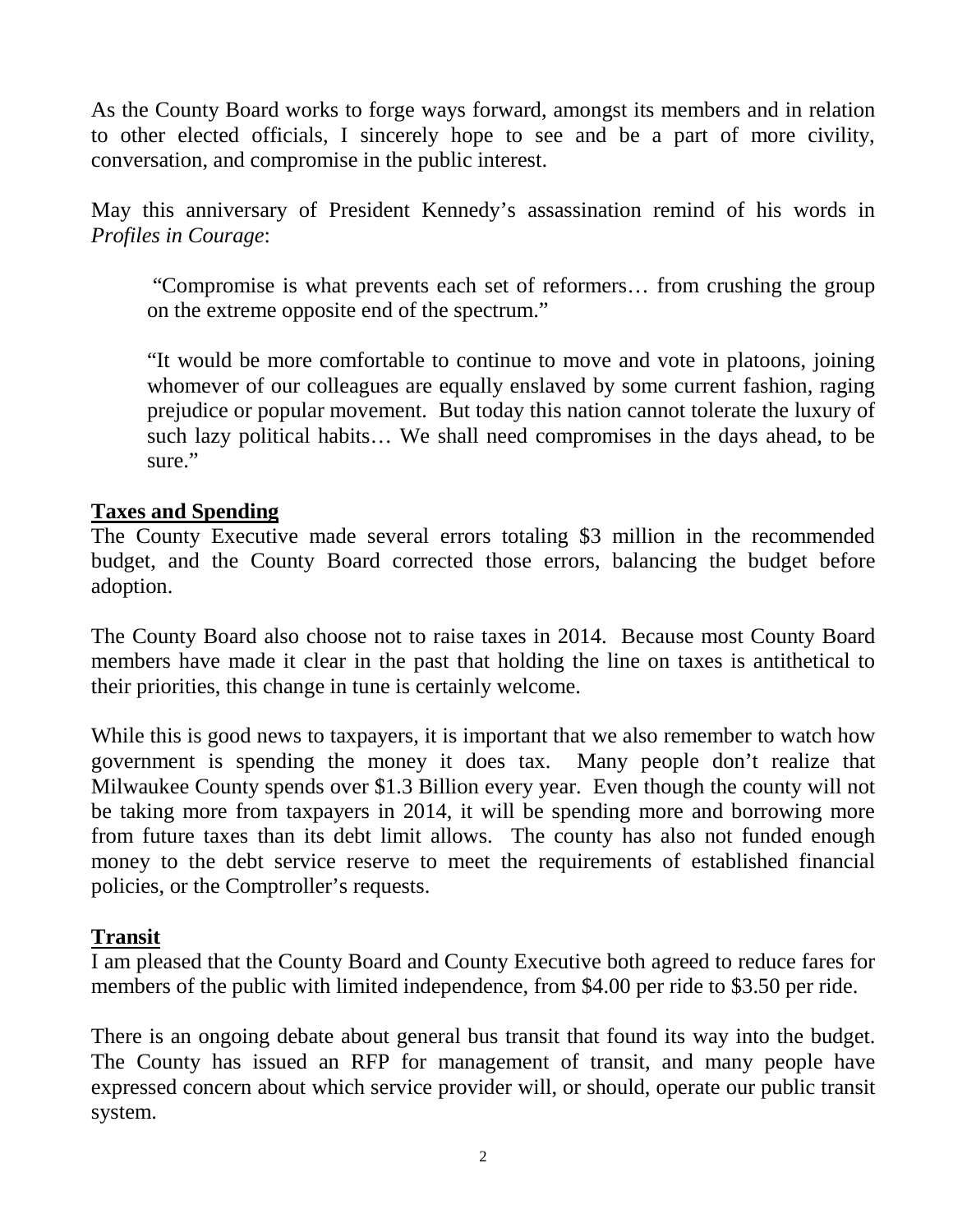The County Board, somewhat due to its own delays, has not even seen a contract proposal yet. Therefore, it seems short-sighted for the board to vote 16-2 to bind our actions by setting arbitrary and unnecessary deadlines that will likely lead to a political domino-effect of denying all contracts and fully insourcing transit operations in 2015.

### **Executive Salaries**

I agree with the public and fellow board members that we should review executive salaries to determine if top cabinet members are overcompensated. However, the ways and means to address these issues, as passed in the County budget, are not based on sound or complete data, and were arbitrarily applied to some, rather than all, department directors.

The board voted 14-4, to move forward with what can be perceived as vindictive retaliation. I did not vote for the cuts because we did not have all of the evidence to know that it was the right decision, or even how much of a salary cut was in order. Instead, I supported waiting the estimated 60 days until the countywide assessment of employee salaries will be complete and the report and recommendations for correction made clear to us, so that we can work together for a good decision. Only at that point would reductions to employee salaries have been fair and warranted. But, alas, good policy analysis and simple policy-making are not the same.

## **Employee Benefits**

Public employees are vital to all of us, but we will never be able to even out the differences of compensation packages offered by different governments, or by the public and private sectors, and right-size compensation on all levels if we continue to shoot efforts at fairness in the foot.

There were several options of employee health benefit packages available for the board to consider. Spending compromises proposed were quickly rejected. In the end, the board choose the most generous option, forgoing the opportunity to lower the tax levy or pay down debt by \$1.6 million.

To the board's credit, a majority has finally agreed to support what former County Supervisor Joe Sanfelippo proposed in 2012, and I re-proposed in early 2013, in evaluating the effects of the Affordable Care Act on county employees.

## **Mental Health**

Over and over again, we debated whether to do more studies on how to best serve our most vulnerable population: those with behavioral health disorders.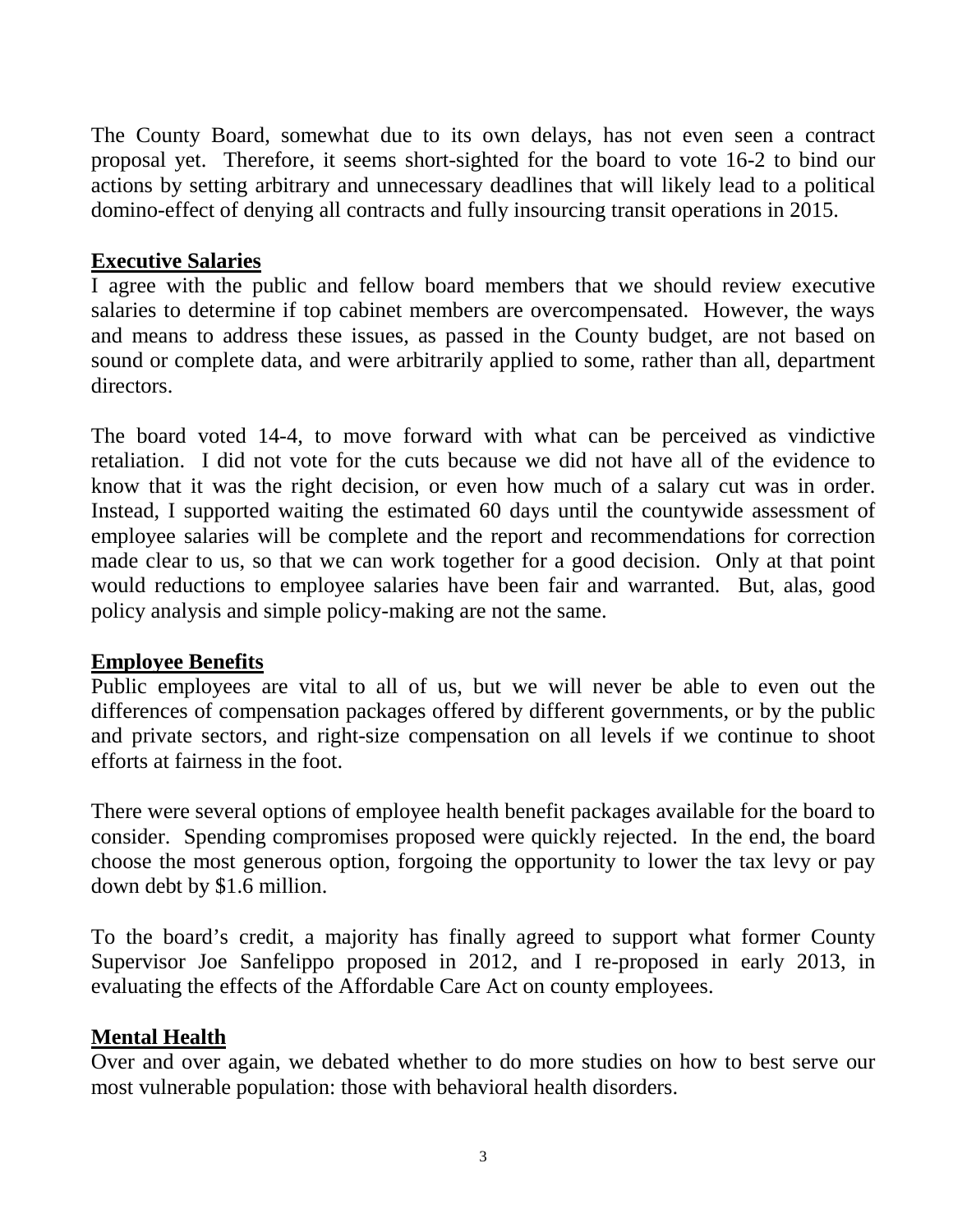There are not enough open beds in the community to move patients out of the county hospital immediately, but we don't need to do more research. There isn't supply of community beds because we are not allowing medical professionals, patients, and their families to demand them.

Government delay stifles the relationship between supply and demand, and we can't expect private service providers to jump through all the regulatory hoops to open facilities when we are the ones delaying. Instead, we must allow service providers to know that we are serious about moving our patients into the community. When we can give a bona fide indication of pending demand, and dates that patients will be there in need of help, the supply will follow.

Further, if we are serious about decentralizing such operations, we should have approved the proposed retention bonuses for our skilled behavioral health employees who can aid us in this transition. This is what a good employer who cares about both employees and services would do. Instead, the board voted to turn its back on these employees' concerns and uncertainties.

Many board members also disregarded data showing that "in house" Community Support Programs (CSPs) cost the County nearly \$11,000 per patient, per year, but that moving our last two CSPs to mirror many others that are operated by non-profit agencies would reduce those costs to less than \$4,000 per patient, per year. I hope that we can reevaluate such a possible transition in the future.

## **Parks**

The County Executive originally proposed closing Noyes and Pulaski indoor pools. He was not wrong to make this suggestion, but the entire community conversation on the topics would have been more informed and less rooted in political activism had we all considered options and reason before jumping into action. The people of Milwaukee County made it clear that they want to keep the pools open and operating and in good repair and that a skate park was not a good fit for the Noyes Pool site. I am grateful to those private citizens who stepped forward to donate their own money to help repair the pools. Their willingness to help fund amenities they find valuable spoke volumes.

While I was able to support taking care of these assets the public values and that we have already heavily invested in, it was very disappointing that those with the opportunity to facilitate change were not willing to even glance toward notions of sustainability. While pool admission fees may not need to cover all pool expenses, the facilities should also not be a burdensome drain on the county checkbook. Even our government-provided golf courses produce revenue.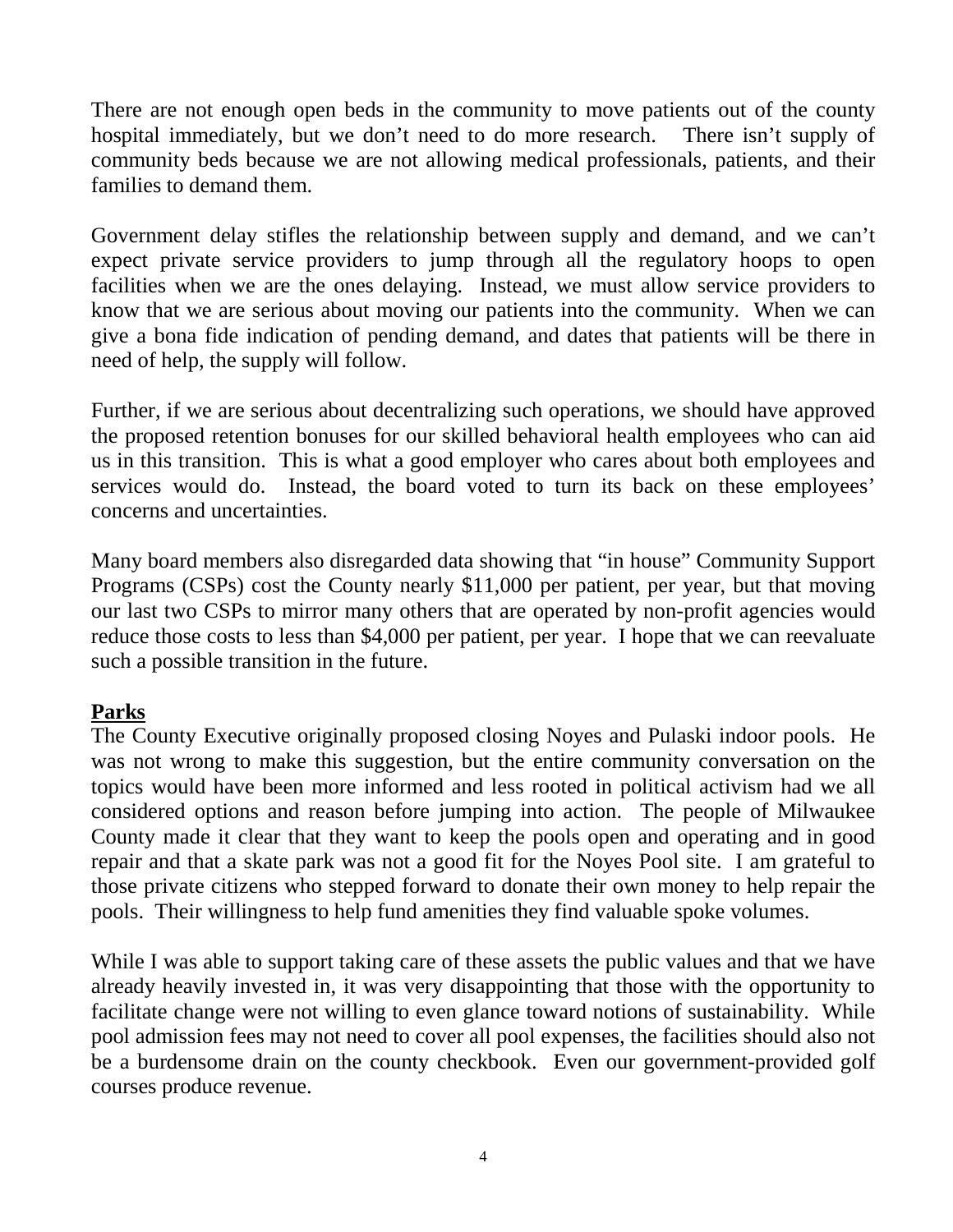So, I am concerned that we may have "saved the pools " for only a short time, because they will eventually be reconsidered for closure unless we find a responsible pathway toward increasing revenues and decreasing costs, which the board rejected even researching. If we do not find ways to reassess sustainability, I will unabashedly support reconsidering closure or a public-private partnership in the future.

It is good news is that our treasured parks system will be receiving a lot of attention in 2014. The bad news is that these improvements will be the result of "pork-barrel-cherrypicking." Many parks improvements—notably those in districts whose supervisors voted to approve most budgetary items and overriding the bonding limit—were added to the budget at the last minute, and recommendations from professionals in the Parks Department were declined and ignored.

#### **Public Safety**

The adopted budget does lean towards protecting public safety, funding many of the County Executive's unwarranted proposed cuts to the Sheriff's Department. If our government existed for only one reason, it would be to provide for the public's safety and security, so I believe it is entirely reasonable for the board to replace funding to the Office of the Sheriff.

We also reached a unanimous agreement to grant the City of Milwaukee 50% of the financial support needed to expand the ShotSpotter program, which helps law enforcement pinpoint the origin of gunshots fired in our most crime-affected areas. As of the final adoption of the Milwaukee County Budget, the city of Milwaukee has reached a milestone that could have been avoided: 94 murders in 2013, an increase over 2012 figures. Our approval of this funding will give law enforcement the tools they need to see that Milwaukee can reverse this shameful trend in 2014.

#### **Summary**

Overall, if every elected official did their best to do their research, reasonably collaborate, and serve their constituents, the people of Milwaukee County will be well served with the 2014 adopted budget.

I was chosen to represent the  $18<sup>th</sup>$  district based on my heartfelt support for practical and honest government, public safety as a top priority, valuing safe and efficient public transit, and rebranding Milwaukee County. I have championed fiscal responsibility, seriously wanting to hear both sides of an issue before making decisions, and doing my best to communicate with the public about our government.